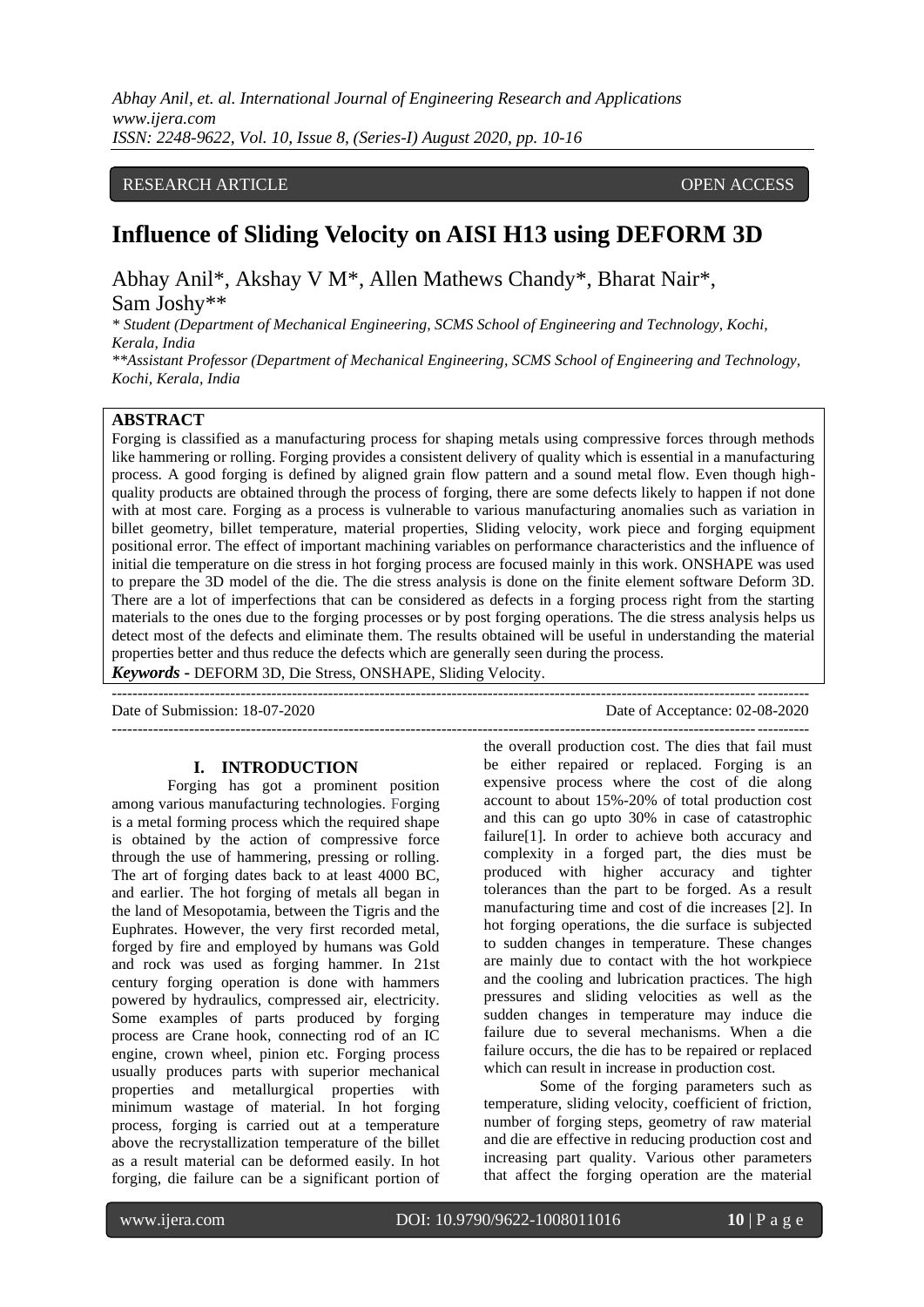characteristics like material strength, ductility, deformation rate, temperature sensitivity, frictional characteristics of the work piece, perform design, die design and die material. Almost 80% of the automobile components are made by forging and therefore there is a large competition in the forging industry. So it is important to avoid any error which can occur during the forging process. Thus it is necessary to model hot forging process to help engineers improve forging quality, avoid overlaps and internal defects, reduce forging loads, reducing the time needed to design precision forged parts and dies from machined parts, minimizing the cost and subsequent machining. Compared with trial and errors in real experiments, physical modeling is low in cost, high in efficiency and easy in operation and analyzing results. Finite Element Analysis (FEA) is a simulation of any given physical phenomenon using the Finite Element Method (FEM) numeric technique. This is used by engineers to minimize the number of physical prototypes and tests, and to refine components in their design process to produce better, faster products. The resulting stresses and temperatures are then put into a material model to predict the component's "design life". The simulations used in FEA are generated using a mesh of millions of smaller elements that combine to shape the structure being evaluated.

## **II. LITERATURE REVIEW**

Various studies associated to simulation of forging have been published some of them related to our study is been discussed. Usage of AISI-1045 medium carbon steel has increased due to various properties like wear resistance, excellent weldability, etc. Mohanraj Murugesan, Dong Won Jung [3] studied that it has better forgeablity at a temperature of 850℃-1250℃. They evaluated and formulated the flow behavior of AISI 1045 at different temperatures and strain rates (0.05-1.0  $s^{-1}$ ) by conducting isothermal uniaxial tensile experiment. Taylan Altan, Gracious Ngaile, Gangshu Shen [4] identified the die temperature in conventional forging process ranges from 200℃- 425℃. Rachapol, Iamtanomchai, Sasithon Bland[5] studied the influence of process parameters like billet temperature, friction on die wear using Finite element model of hot forging process. It was identified that the die wear was minimum at increased initial billet temperature and reduced friction. Siamak Abachi, Metin Akkok, Mustafa Ilhan Gokler[6] conducted simulation of closed die forging based on finite volume method to determine the die wear with a constant wear coefficient. Shiyuan Luo, Dahu Zhu, Dongsheng Qian, Lin Hua, Sijie Yan, Jiajun Zhang [7] studied the influence of sliding velocity in forging of TI-6AL-4V turbine

blade by using IFUM friction model and also compared its effect on material flow with shear friction model and orwan friction model. The frictional stress between workpiece and the die stress drops at higher sliding velocity. Sam Joshy, K R Jayadevan, A Ramesh , D Mahipal [8] studied and compared the wear and plastic deformation by conducting forging experiments on new and remanufactured forging dies without lubrication. Wear and plastic deformation rate was found higher in remanufacturing dies compared to new one. This was due to lower core hardness in remanufacturing dies.

## **III. METHODLOGY**

 The finite element method ( FEM) is the most widely used method to solve engineering problems and mathematical models. It is also referred to as finite element analysis (FEA).To solve the problem by finite element analysis; it first subdivides a large problem into smaller, simpler parts that are called finite elements. In our present study Finite element analysis software DEFORM 3D is used to analysis the forging process. DEFORM 3D software is a widely used commercial FEM program, employed both in the academia and the industry; it provides validated, detailed information about heat flow, temperatures, stresses, tool life, and surface characteristics for machining processes. DEFORM 3D is a powerful simulation software designed to analyze the three dimensional flow in the complex metal foaming process and metal cutting problems. DEFORM 3D mainly consists of three processes

- Pre-processor-input process parameters are given in pre-processor.
- Simulation engines- according to input parameters numerical calculations are performed for analysis.
- Post processor  $-$  used to view and extract the results.

## 3.1 OBJECT DESCRIPTION

Top die, workpiece and bottom die has been modeled by a 3D modeling software ONSHAPE and these solid model are then saved in .stl format. The material selected for the workpiece is AISI 1045 medium steel billet with diameter 40 mm and height of 20mm and the properties of AISI 1045 medium steel available in software database was made to use and the material selected for top and bottom die is AISI H-13 with diameter 40 mm and height 70 mm and the properties of AISI H-13 available in software database was made into use.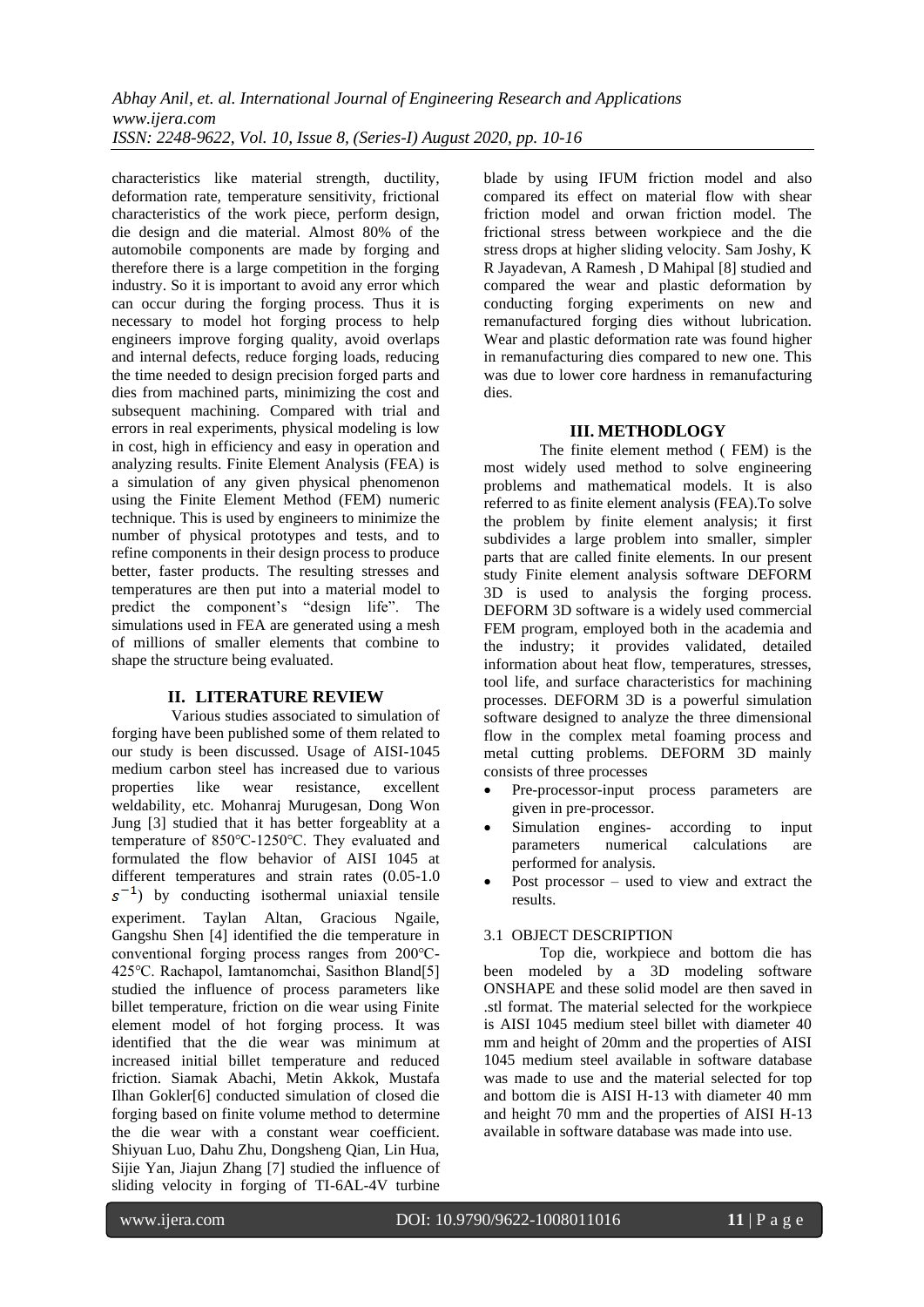





Fig.2. Workpiece



Fig.3. Bottom Die

## **TABLE.1.** Process Parameters

| Billet length          | 20 <sub>mm</sub>                                           |
|------------------------|------------------------------------------------------------|
| <b>Billet</b> diameter | $40$ mm                                                    |
| Billet temperature     | 1200°C                                                     |
| Die temperature        | 150°C                                                      |
| Die speed              | $0.2$ mm/s, $0.5$ mm/s, $1$ mm/s, $1$ mm<br>/s.5mm/s,2mm/s |
| Friction               | 0.7                                                        |
| No. of mesh element    | 17720                                                      |
| Average strain rate    | $1s^{-1}$                                                  |

## 1.2 PRE-PROCESSOR

 In pre-processor is used to input various process parameters like temperature of billet and<br>die, sliding velocity, boundary conditions, die, sliding velocity, boundary conditions, simulation control, inter-object relations etc. Modeling of top die, bottom die and workpiece was done by the 3D modeling software ONSHAPE and these solid models are imported to DEFORM 3D in .stl format for analysis. The workpiece is chosen as plastic and the top and bottom die were chosen as rigid object. 17720 tetrahedron elements and 3490 nodes internal mesh were generated for billet.

## 1.2.1 PROCESS PARAMETERS

 Analysis was carried out for five different sliding velocity 0.2mm/sec, 0.5mm/sec, 1mm/sec, 1.5mm/sec, 2mm/sec and the temperature of top die was kept at 150℃and that of workpiece was kept constant at 1200 °C at a constant strain rate of  $1 \text{ s}^{-1}$ . Most of the conventional forging process takes place

at this temperature .Inter object relations have been defined where the top die is defined as master die and workpiece is defined as slave object .In our study coefficient of friction between die and workpiece was selected as 0.7.The movement of top die was restricted only in –Y direction. There was no movement of bottom die and workpiece and a total of 10 forging steps were chosen and the stopping distance between top and bottom die is 10mm.

## 1.3 SIMULATION ENGINE

 The simulation engine performs various numerical calculations which are required to analyze the process and modify the database files. The simulation engine first reads the database file coming from pre-processor and performs the various numerical calculations to solve the problem. Simulation engine will run until it satisfies the stopping criteria which are given in preprocessor are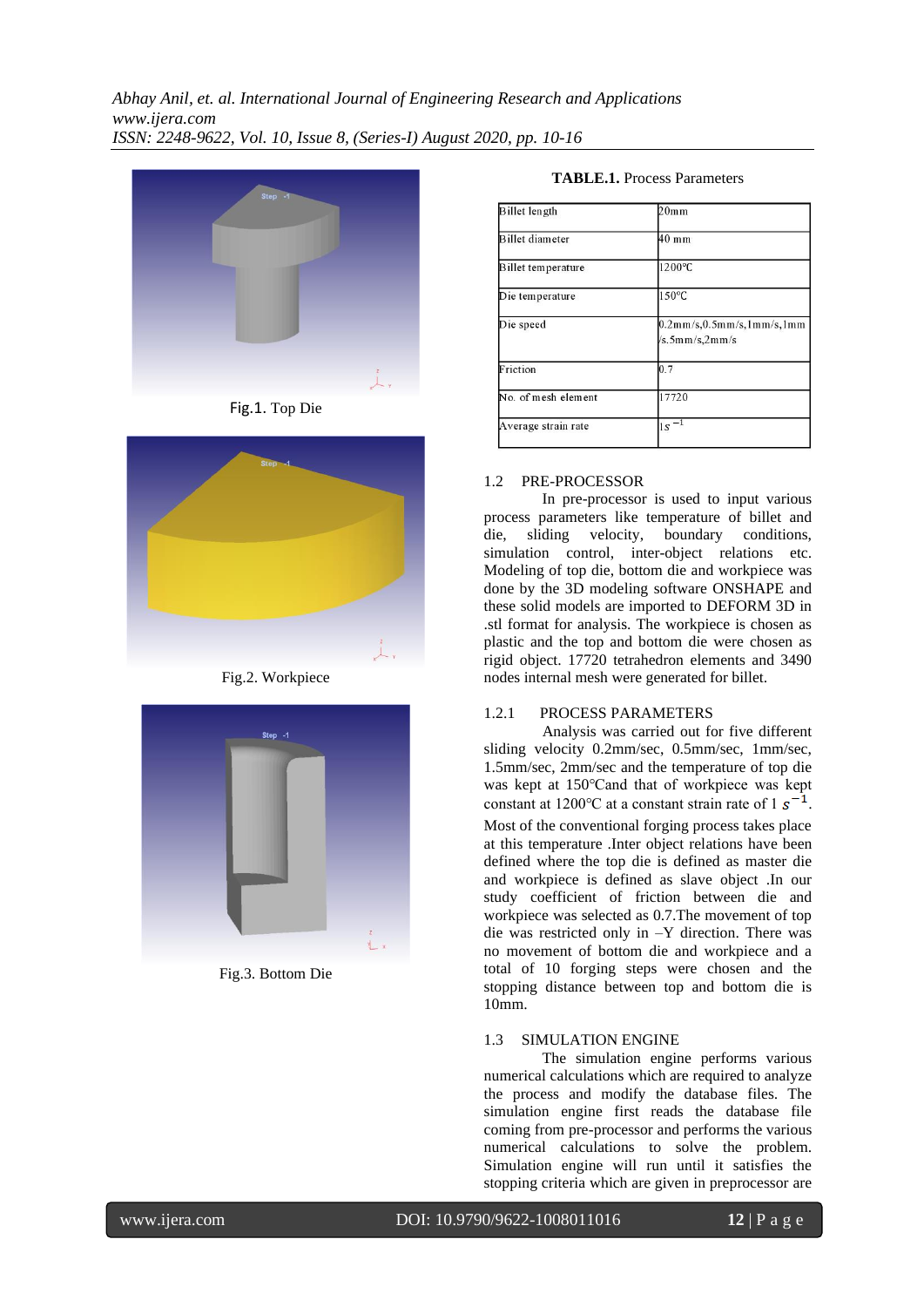*Abhay Anil, et. al. International Journal of Engineering Research and Applications www.ijera.com ISSN: 2248-9622, Vol. 10, Issue 8, (Series-I) August 2020, pp. 10-16*

met. Postprocessor is used to extract the results after completing simulation.

#### 1.4 POST-PROCESSOR

The post processor is used to display and e xtract data from the results of the simulation in the Database file. All results steps that were saved by the simulation engine are available in the postprocessor. We can obtain stress, strain, final geometry of the object from the post processor and Graphs of the different parameters and steps in the process of forming. Data's available from the post processor includes:

- In vector plots displacement and velocity vectors indicate magnitude and direction of displacement or velocity for every node at each step throughout the process.
- Graphs of key variables, such as press key pads, volumes, and point tracked state variables.
- Deformed geometry, including tool movements and deformed mesh at each saved step Point tracking to show how material moves and plots of state variables at these points.

#### 1.5 DIE STRESS ANALYSIS

Die stress analysis of the generated database was done for step 10 by keeping the work piece as rigid and the top and bottom dies as elastic and the material chosen for dies were AISI H13 and a new database for die stress analysis was generated and it was made to run. After that the post processor is used to view and extract data like stress-effective, stress mean, at different points on dies were analyzed. This is done for 5 different sliding velocities (0.2mm/sec, 0.5mm/sec, 1mm/sec, 1.5mm/sec and 2mm/sec) of die and the corresponding die stress is analyzed.

#### **IV. RESULT AND DISCUSSION**

The simulation results of finite element analysis are obtained from the DEFORM 3D postprocessor. The change in stress distribution during the forging process for 5 sliding velocities can be illustrated by taking four points on the deformed top die as shown in Fig. 4 to Fig. 8**.** From this analysis, it has been shown that the deformation was not uniformly distributed across the die, with the edge surface experiencing higher deformations and high stress as shown in fig 4- fig 8.



**Fig.4.** Effective stress at sliding velocity 0.2mm/sec.



**Fig.5.** Effective stress at sliding velocity at 0.5mm/sec.



**Fig. 6.** Effective stress at sliding velocity 1mm/sec.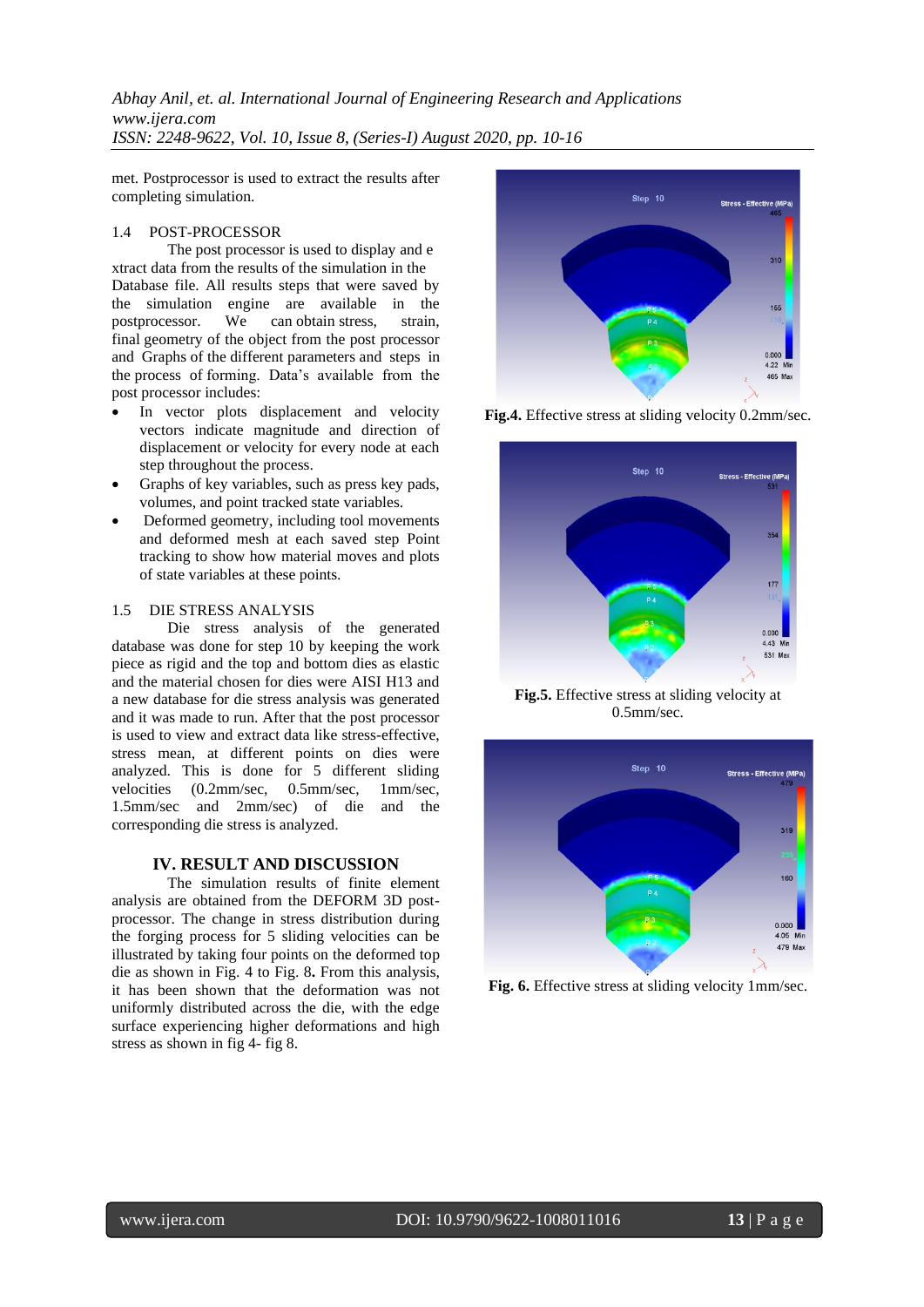*Abhay Anil, et. al. International Journal of Engineering Research and Applications www.ijera.com ISSN: 2248-9622, Vol. 10, Issue 8, (Series-I) August 2020, pp. 10-16*



**Fig.7.** Effective stress at sliding velocity 1.5mm/sec.



**Fig. 8**. Effective stress at sliding velocity 2mm/sec.

The graph between effective stress vs sliding velocity for 0.2 mm/sec, 0.5 mm/sec , 1 mm/sec, 1.5 mm/sec, 2 mm/sec is shown in fig.7 – fig.11.



 **Fig. 9.** Effective stress vs sliding velocity at Point 1



**Fig.10**.Effective stress vs sliding velocity at point 2







**Fig.12.**Effective stress vs sliding velocity at point 4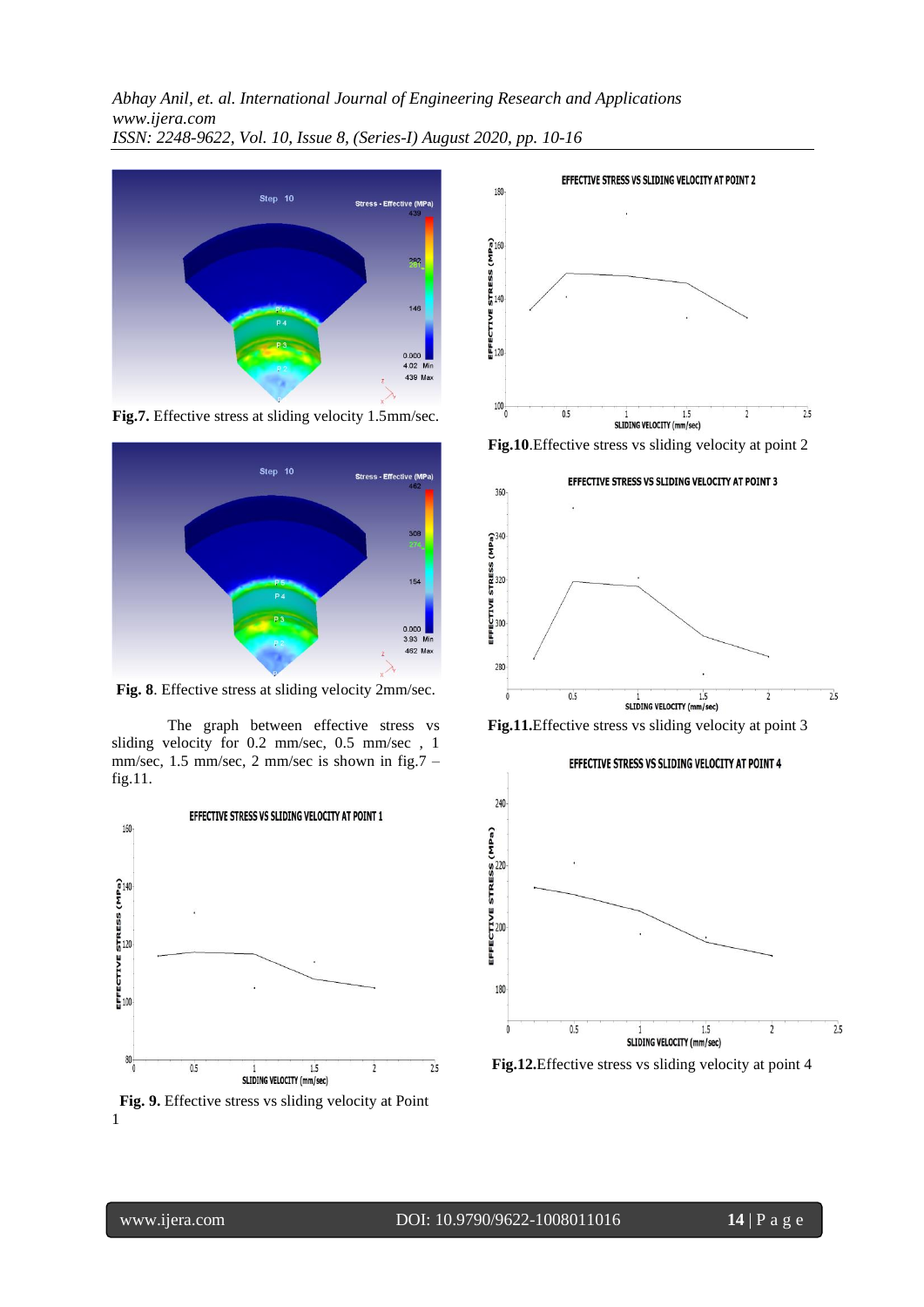

**Fig.13**.Effective stress vs sliding velocity at point 5

The temperature used to analyze the variations of effective stress with respect to sliding velocity is taken as 150℃ since it is the lowest temperature we considered and it is very much close to the optimum temperature. Here we have taken 5 sliding velocities ranging from 0.2mm/sec to 2mm/sec.

At point 1, we can see that at lower sliding velocity, that is 0.2mm/sec, the effective stress is high and when the sliding velocity is increased to 1mm/sec, we can see only a slight variation but when the sliding is increased to 1.5mm/sec, we can see a decrease in the effective stress value and it again decreases when the sliding velocity is increased to 2mm/sec. The most sudden change in the change in the effective stress value is seen when the sliding velocity value is varied from 1mm/sec to 1.5mm/sec. At point 1, the least effective stress value is developed at sliding velocity 2mm/sec.

At point 2, we came across more variations to the effective stress value with change in sliding velocity. The value of effective stress is seen to be the lowest at sliding velocity 0.2mm/sec and effective stress showed an increasing nature upto a sliding velocity value of 0.5mm/sec. The value of effective stress remained almost the same when the sliding velocity value was increased upto 1.5mm/sec. But the value of effective stress showed a sudden decrease when the sliding velocity was increased from 0.5mm/sec to 2mm/sec. From the graph, we concluded that the optimum value of sliding velocity for point 2 was 0.2mm/sec.

At point 3, we are able to see drastic changes in the values of effective stress with change in sliding velocity. The value of effective stress is very less at lower a sliding velocity, which is 0.2mm/sec. As the sliding velocity value increases upto 0.5mm/sec, we can see a sudden increase in the value of effective stress. Then the sliding velocity value almost remains the same upto sliding velocity of 1mm/sec. The value of effective stress shows a sudden dip in its value when the sliding velocity is increased to 1.5mm/sec. Then also we can see a decreasing nature when the sliding velocity is increased upto 2mm/sec. The large variations in the effective stress value at point 3 is because this point is one of the corners and therefore more stress is induced at this point and therefore stress variations also occur. From the graph, we concluded that the optimum value of sliding velocity for this point is 0.2mm/sec which is very much clear from the lower effective stress value shown in the graph.

At point 4, we are able to see completely a decreasing value of effective stress with increase in sliding velocity. When the sliding velocity is increased from 0.2mm/sec to 1mm/sec, we can see a slight decrease in the value of effective stress. When the sliding again is increased upto 1.5mm/sec, the rate in which effective stress decreased increased. Furthermore increase in the value of sliding velocity yet again showed a decrease in the effective stress but in a slower rate. From the graph we concluded that sliding velocity 2mm/sec is the optimum sliding velocity for this point since it showed the lowest effective stress developed.

At point 5, the pattern in which effective stress varies with change in sliding velocity varies from other points. Upto sliding velocity of 0.5mm/sec, we can see a decrease in the value of effective stress. As the sliding velocity is again increased upto 1mm/sec, we can see that the effective stress almost remains the same. Then the effective stress again shows a decreasing nature when the sliding velocity is increased to 2mm/sec. But the nature in which the effective stress value varies with change in sliding velocity varies when the sliding velocity is increased to 2.5mm/sec, as the effective stress also shows an increasing trend which is clear from the graph. Point 5 is also a corner point and therefore a lot of effective stress is produced and therefore a lot of stress variations also occur. From the graph it was also concluded that the effective stress showed the least value for sliding velocity of 1.5mm/sec and therefore it was identified as the optimum sliding velocity for point 5.

From all the graphs, we came to a general conclusion by considering different factors that the effective stress shows an optimum value when the sliding velocity is 0.2mm/sec.

## **V. CONCLUSION**

We were able to conclude our project by finding an optimum sliding velocity value from a range of sliding velocities By taking optimum sliding velocity value we were able to reduce the